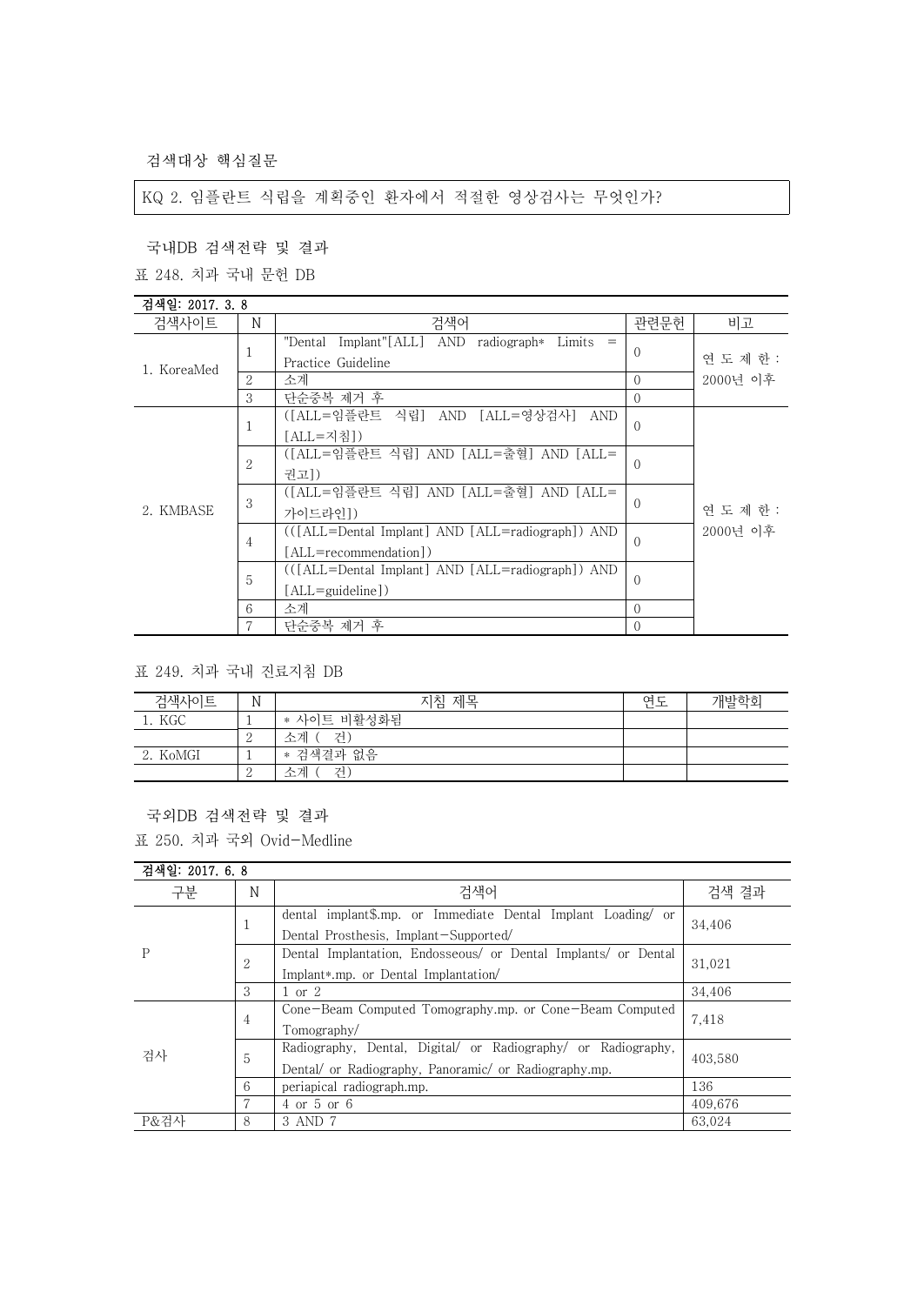| 검색일: 2017. 6.8 |    |                         |         |
|----------------|----|-------------------------|---------|
| 구분             | N  | 검색어                     | 검색 결과   |
|                | 9  | guideline\$.ti.         | 56,686  |
|                | 10 | practice guideline.pt.  | 23,238  |
| 지침             | 11 | recommendation\$.ti.    | 28,043  |
|                | 12 | guideline.pt.           | 16,544  |
|                | 13 | 9 or 10 or 11 or 12     | 106,370 |
| P&검사&지침        | 14 | 3 AND 7 AND 13          | 16      |
| P&지침           | 15 | 3 AND 13                | 135     |
| 연도             | 16 | 3 & 13 2006~current     | 12      |
| 연도             | 17 | 3 & 7 & 13 2006~current | 86      |
| 종합             | 18 |                         | 86      |

### 표 251. 치과 국외 Ovid-Embase

| 검색일: 2017. 6. 8 |    |                                                                   |           |
|-----------------|----|-------------------------------------------------------------------|-----------|
| 구분              | N  | 검색어                                                               | 검색 결과     |
|                 |    | edentulousness/ or tooth prosthesis/ or denture/ or dentistry/ or |           |
| $\mathbf{P}$    | 1  | tooth implant/ or tooth implantation/ or dental implant*.mp. or   | 155,281   |
|                 |    | dental surgery/                                                   |           |
|                 |    | Cone-Beam Computed Tomography.mp. or computer assisted            |           |
|                 | 2  | tomography/ or cone beam computed tomography/ or single photon    | 683,365   |
| 검사              |    | emission computer tomography/                                     |           |
|                 | 3  | tooth radiography/ or Radiography.mp. or radiography/             | 548.309   |
|                 | 4  | periapical radiograph.mp.                                         | 155       |
|                 | 5  | 2 or 3 or 4                                                       | 1,099,180 |
| P&걲사            | 6  | 1 AND 5                                                           | 10,569    |
|                 | 7  | guideline\$.ti.                                                   | 56,686    |
| 지침              | 8  | recommendation\$.ti.                                              | 28.043    |
|                 | 9  | 7 or 8                                                            | 118,152   |
| P&검사&지침         | 10 | 1 AND 5 AND 9                                                     | 33        |
| P&지침            | 11 | AND 9                                                             | 657       |
| 제한              | 12 | 1 & 5 & 9 2006~current                                            | 21        |
|                 | 13 | 1 & 9 2006~current                                                | 272       |
| 종합              | 14 |                                                                   | 272       |

### 표 252. 치과 국외 GIN

| ו הנוניד<br>∙≕ | 0017<br>3.28<br>2011. |                            |
|----------------|-----------------------|----------------------------|
| T A            | 검색어<br>ப              | ິ ີ້ ເ<br>-<br>ー<br>ー<br>— |
|                | dental implant        |                            |

## 표 253. 치과 국외 NGC

| 고괴<br>2017. 3. 28<br>∼<br>つせい |                   |                     |  |
|-------------------------------|-------------------|---------------------|--|
| N                             | 걱색어<br>ப          | د-<br>겨귀<br>ᆡ새<br>ー |  |
|                               | implant<br>dental |                     |  |